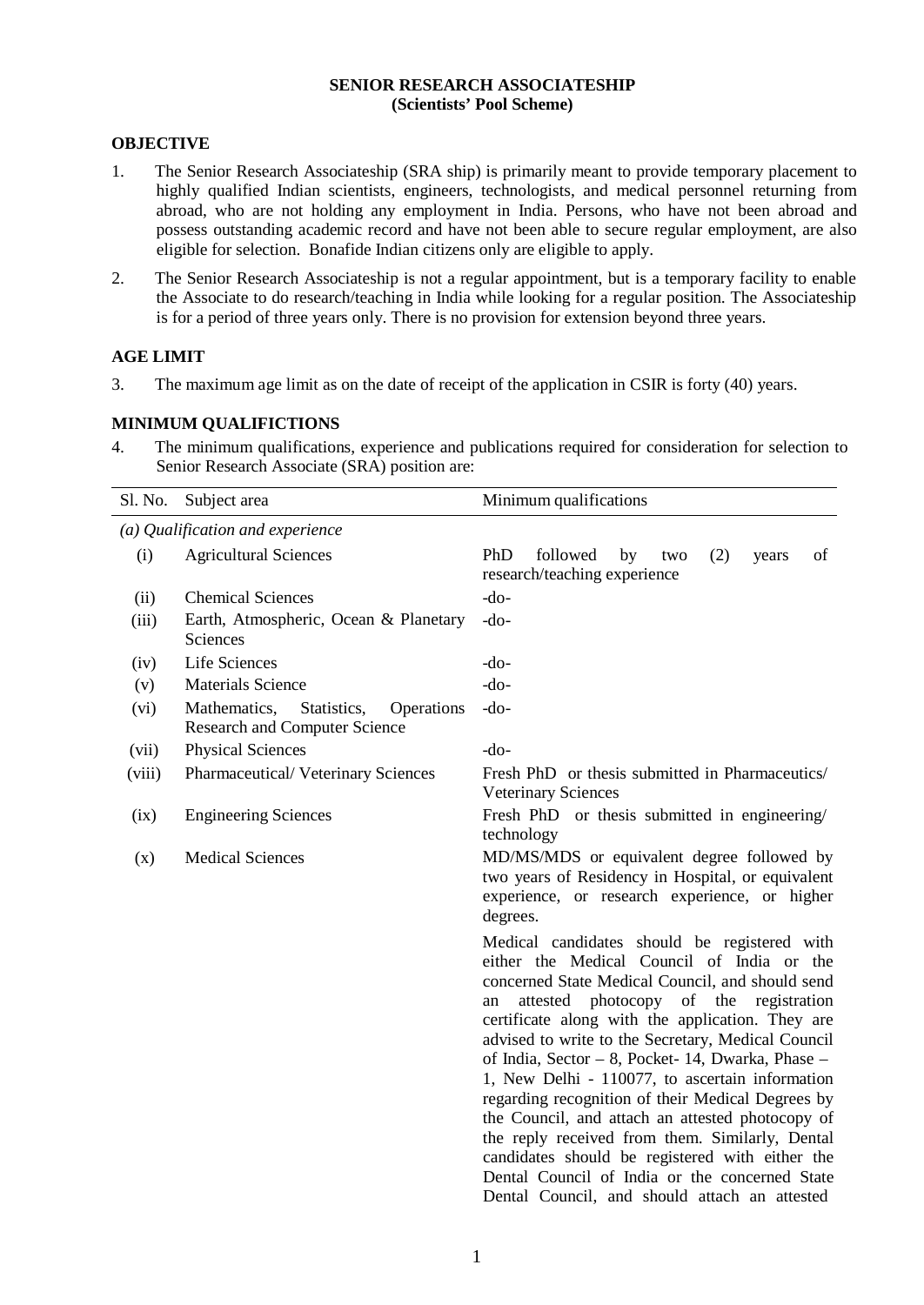|       |                                                   | photocopy of their registration certificate with the<br>application. They are advised to write to the<br>Secretary, Dental Council of India, Aiwan-E-<br>Ghalib Marg, Kotla Road, Temple Lane, New<br>Delhi-110002, to ascertain information regarding<br>recognition of their Dental Degrees by the<br>Council, and attach an attested photocopy of the<br>reply received from them. |
|-------|---------------------------------------------------|---------------------------------------------------------------------------------------------------------------------------------------------------------------------------------------------------------------------------------------------------------------------------------------------------------------------------------------------------------------------------------------|
|       | (b) The minimum academic scores and publications: |                                                                                                                                                                                                                                                                                                                                                                                       |
| (i)   | <b>Natural Sciences</b>                           | Academic score of at least 55% marks in BSc plus<br>MSc plus three (3) publications in SCI listed<br>Journal.                                                                                                                                                                                                                                                                         |
|       |                                                   | <sub>or</sub><br>Academic score of at least 60% marks in BSc plus<br>MSc plus two (2) publications in SCI listed<br>Journal.                                                                                                                                                                                                                                                          |
| (ii)  | Medical Sciences including Dentistry              | Cumulative academic score of at least 55% marks<br>in the last degree examination plus two (2)<br>publications in SCI/PUBMED listed Journal.<br><sub>or</sub>                                                                                                                                                                                                                         |
|       |                                                   | Cumulative academic score of at least 60% marks<br>in the last degree examination plus one (1)<br>publication in SCI/PUBMED listed Journal.<br>Cumulative academic score for those candidates                                                                                                                                                                                         |
|       |                                                   | who did not earn marks or grades in MD/MS is<br>percentage of marks in the first, second and third<br>professional MBBS examinations added together<br>and then divided by 3; for others it is the                                                                                                                                                                                    |
|       |                                                   | percentage of marks or grade in MD/MS<br>examination. This applies mutatis mutandis to<br>MDS.                                                                                                                                                                                                                                                                                        |
| (iii) | <b>Engineering and Technology</b>                 | Academic score of at least 55%<br>marks in<br>BE/BTech plus ME/MTech<br>plus<br>(2)<br>two<br>publications in SCI listed journal.<br>or                                                                                                                                                                                                                                               |
|       |                                                   | Academic score of at least 60%<br>marks in<br>BE/BTech<br>plus<br>ME/MTech<br>plus<br>(1)<br>one                                                                                                                                                                                                                                                                                      |
| (iv)  | Pharmaceutical/Veterinary Sciences                | publication in SCI listed Journal.<br>Academic score of at least 55%<br>marks in                                                                                                                                                                                                                                                                                                      |
|       |                                                   | BPharm/BVSc plus MPharm/MVSc or equivalent<br>plus two (2) publications in SCI listed journal.<br><sub>or</sub>                                                                                                                                                                                                                                                                       |
|       |                                                   | Academic score of at least 60% marks in                                                                                                                                                                                                                                                                                                                                               |
|       |                                                   | BPharm/BVSc plus MPharm/MVSc or equivalent                                                                                                                                                                                                                                                                                                                                            |
|       |                                                   | plus one (1) publication in SCI listed Journal.                                                                                                                                                                                                                                                                                                                                       |

#### **NOTES:**

- (a) Research paper(s) published in SCI/PUBMED Journals will only be considered. Publications will include published paper(s) and those accepted for publication. A paper accepted should be supported by an attested photocopy of the letter of acceptance from the Editor of the Journal. Reprints and preprints should invariably be enclosed with the application. Papers presented in conferences/symposia and chapters in books will not be considered.
- (b) Cumulative Grade Point Average (CGPA) or other grades would be converted into equivalent marks, as per a standard conversion table.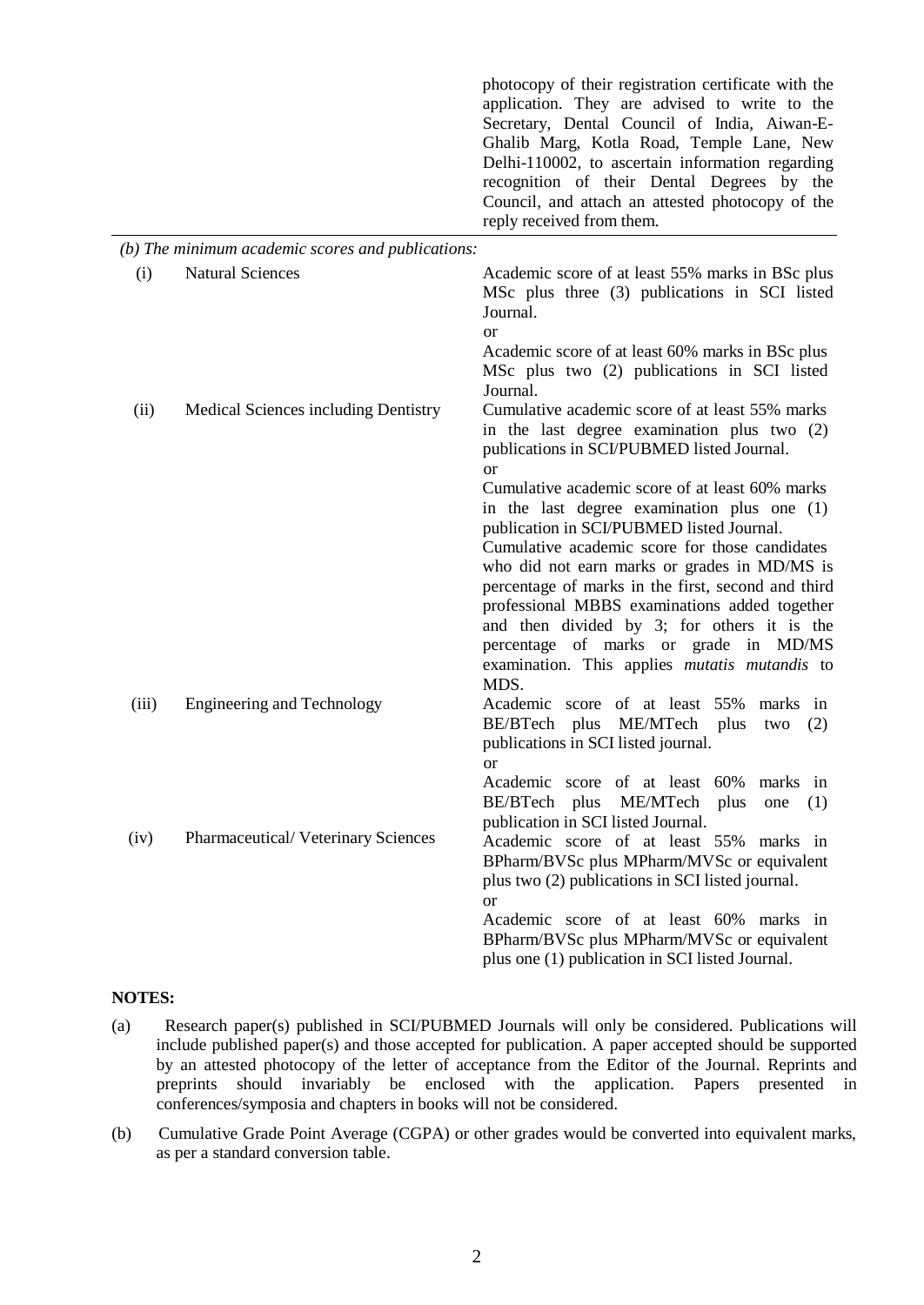# **APPLICATION**

5. The prescribed application proforma is given as Annexure-(ii). The instructions relevant to the form may kindly be read in Annexure-(i) before filling it. There is no "**last date**" for sending the completed application form. Applications are received and processed continuously.

# **APPLICATION FEE**

- 6. (i) There is an application fee of Rs.500/- (Rupees Five Hundred Only) for candidates applying from within India, and US\$ 200 (US Dollar Two Hundred only) or equivalent foreign currency for candidates applying from abroad.
	- (ii) The application fee should be in the form of a Demand Draft payable to **The Deputy Secretary, EMR, CSIR Complex, Pusa, New Delhi**, and should accompany the completed application. **The application fee is not refundable.**

#### **SELECTIONS**

- 7. Selections to the Senior Research Associateship is made by the Special Selection Boards (SSB) constituted for this purpose, on the basis of academic qualifications, professional experience, research publications, and interview. Normally, the selection process takes up to 4 months from the date of receipt of application to the communication of result. Applications should be complete in all respects, in order to avoid delay in processing.
- 8. The case of candidates who have applied from abroad and have not returned to India by the date of the interview will be considered in-absentia.
- 9. The candidates, who are not recommended by SSB, can reapply only twice after six months from the date of the last interview.

# **EMOLUMENTS**

10. The basic pay of a Senior Research Associate is fixed between Rs.56,100 and Rs.67,700 per month, depending upon qualifications, experience, research publications, and performance in the interview. In addition, he/she is entitled to the allowances i.e DA and HRA as per GOI norms . The basic pay fixed is final. No revision thereof is possible. No annual increment is allowed to a Senior Research Associate.

#### **TENURE**

11. The tenure in the Senior Research Associateship Scheme is for a limited period of three years. **No extension of the tenure is granted**. Continuation in the scheme from year to year, during the tenure, is based on progress reports on the performance of work and confidential reports obtained annually from the institution of placement.

#### **PLACEMENT**

12. Selected candidates are placed in public funded universities and other institutions of higher education, national laboratories, other R&D organizations, central and state government departments, public sector undertakings, and State Councils of Science and Technology. SRAs are not attached to private hospitals and private clinics. It is the responsibility of the selected person to contact the Head of the Institution where he/she wishes to be placed and get concurrence in writing for submission to CSIR. On receipt of concurrence, placement order would be issued. CSIR reserves the right to place a candidate in an institution of its choice, and its decision in the matter is final. CSIR also reserves the right to effect change of placement of an SRA during the tenure of the Associateship, without assigning any reason thereof.

# **NATURE OF WORK**

13. The nature of work or duties of a Senior Research Associate will primarily be research. In addition, depending on the organizations of their placement, they may engage themselves in teaching, development and design, and clinical work or some other kind of professional work.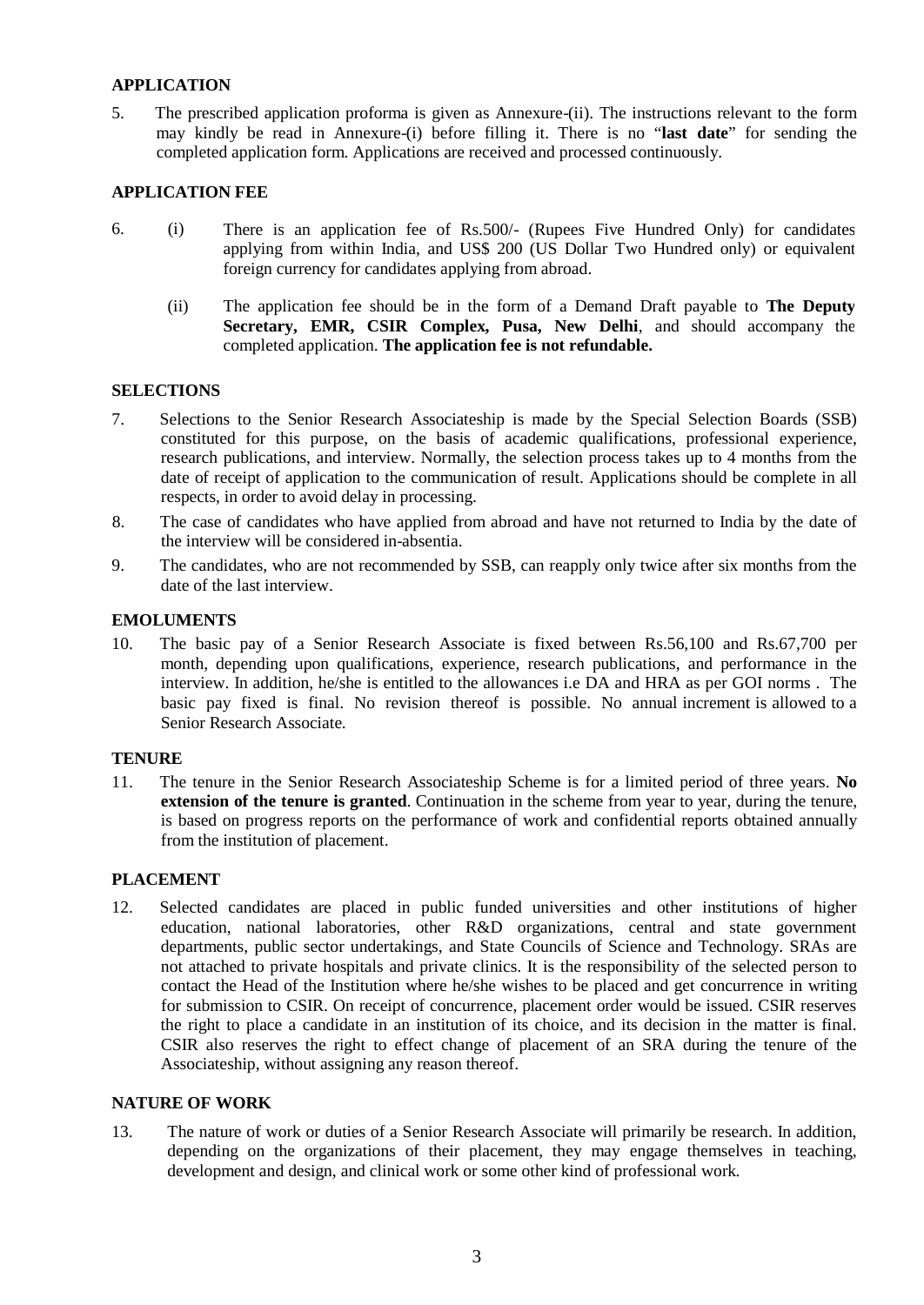- 13a The results of research work may be published in standard refereed journals, acknowledging support of CSIR. The Senior Research Associates are required to send to CSIR, copies of reprints, preprints and manuscripts of the research papers, published/accepted for publication, prepared on the basis of research carried out during the SRAship. Acknowledgement of CSIR support is mandatory.
- 13b The commercial exploitation of the results and ownership of patent rights pertaining to investigations concerning the intellectual work of the CSIR research fellows/associates will be as follows:
- (i) Public funded educational/research institution, to which a fellow is associated, may seek patent right at their own cost and/or commercial exploitation of the results of the investigation concerning the Intellectual work of the fellow and all rights would vest exclusively with the Institution concerned. All matters concerning ownership of IP and its licensing/exploitation would be governed by the IP policy of the concerned institutions.
- (ii) In case an institution, to which a fellow is associated, is not in a position to seek patent rights and/or commercial exploitation of the results of the investigation concerning the intellectual work of the fellow, CSIR at its own cost may seek the patent rights and/or commercial exploitation of the results of the intellectual work of the fellow and all rights would vest exclusively with CSIR.
- 14. Senior Research Associates are allowed the normal privileges of leave, and tour for professional work but prior permission for these has to be obtained from CSIR. They cannot visit any foreign country for any purpose without obtaining prior approval of CSIR. Failure to obtain prior permission may lead to termination of SRAship.

# **CONTINGENT GRANT**

15. The organization utilizing the services of a Senior Research Associate is expected to provide him/her the necessary facilities for research etc. It may sometimes happen that a few of such facilities may not be available with the organization where he/she is attached. In order to meet such contingencies, CSIR provides a Contingent Grant of Rs.40000 (Rupees Forty Thousand only) per annum for the use of the Associate. For part of a year, the contingent grant is made available on a pro rata basis. On receipt of claim bill, the grant is credited to the account of the organization of placement, and the SRA can draw his/her requirements through the Head of the Department.

#### **EMPLOYMENT**

16. Senior Research Associates should apply for regular positions in India suitable to their qualifications and experience, and leave the Associateship as early as possible. They are also permitted to join adhoc/purely temporary assignments in Government or public sector organizations, during their tenure in the Pool, on request. Leave without pay on secondment basis, up to a period of one year, is allowed for the purpose. However, the secondment period is treated as part of the SRA"s tenure.

# **ADDRESS FOR CORRESPONDENCE**

**17.** All correspondence about the SRA ship (Scientists" Pool Scheme) should be addressed to **The Head, DSTP, HRD Group, CSIR Complex, Library Avenue, Pusa, New Delhi-110012.**

#### **PROFORMAE**

- 18. The following documents are attached as annexure. Except the instructions, the rest of the documents should be completed, and submitted to CSIR.
	- (i) Instructions to fill in Application Form
	- (ii) Application Form
	- (iii) Arrival Form IAR: (to be completed only on arrival in India)

# *The information contained in this website supersedes all the previous information in connection with the SRA ship (Scientists' Pool Scheme). In all matters, the decision of CSIR shall be final.*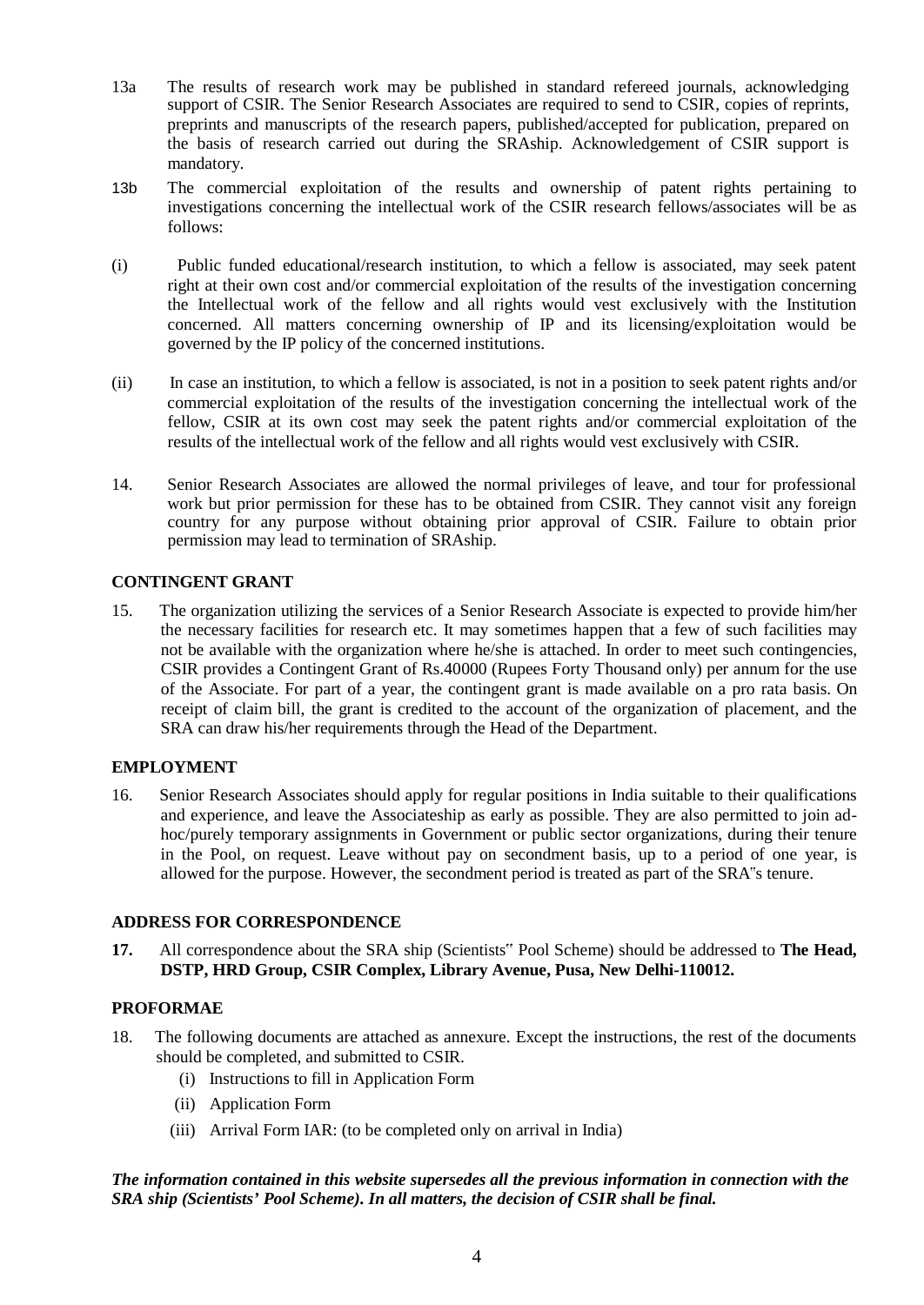# **Instructions to fill in Application Form**

- General (a) Please download the attached Form, complete it, and return. It should be accompanied by the prescribed application fee.
	- (b) No Column of application form should be left blank. Dashes should not be used.
	- (c) A passport size photograph with signature on top should be pasted on the right side.
	- (d) Use additional sheets where necessary, with relevant columns drawn thereon, inserting proper references. **Please do not attach curriculum vitae or bio-data**; it will not be taken note of.
	- (e) Completed application should be accompanied by all the requisite documents. You are requested to go through the "check list" of documents before submitting the application. **Incomplete applications would lead to delay in consideration, and are liable to be rejected**.
	- (f) Photocopies of documents asked for need attestation with official seal.
- Item No. 1 Name given here should be the same as given in your matriculation/higher secondary certificate and degree certificates. If there is a change, addition or deletion, an affidavit from a Notary Public/Magistrate is necessary.
- Item No.10 Clear attested photocopies of all degree certificates, along with corresponding mark (a & b) sheets/grade cards/transcripts are essential. Attestation by Notary Public, First Class Magistrate, or Gazetted Officer with respective official seal and date is necessary. **The name, designation and full official address of the attesting authority should be available below his signature**. The mark sheets/grade cards/transcripts should contain the final Grade Point Average (GPA), if any, awarded. If not given, final GPA has to be worked out in detail on a separate sheet and attached. Medical doctors should submit clear attested photocopies of mark sheets of first, second and final MBBS examinations (all parts). The name of the University/Institution awarding the qualification should be mentioned. Names of colleges and departments should not be mentioned.
- Item No. 12 Specializations may be indicated in terms of (a) Subject (b) Broad Area(s) of specialization and (c) Exact area(s) of specialization.

A few examples are given below:

| (i)   | a) | Subject                      |                      | Physics                                |
|-------|----|------------------------------|----------------------|----------------------------------------|
|       | b) | Broad area of specialization | $\ddot{\cdot}$       | Spectroscopy                           |
|       | C) | Exact area of specialization | $\ddot{\phantom{a}}$ | <b>NMR</b> Spectroscopy                |
| (ii)  | a) | Subject                      |                      | Chemistry                              |
|       | b) | Broad area of specialization | $\ddot{\cdot}$       | <b>Physical Chemistry of Polymers</b>  |
|       | C) | Exact Area of specialization | $\ddot{\cdot}$       | <b>Biopolymers</b>                     |
| (iii) | a) | Subject                      | $\ddot{\cdot}$       | <b>Electrical Engineering</b>          |
|       | b) | Broad area of specialization | $\ddot{\cdot}$       | Design of Electrical Machinery         |
|       | C) | Exact Area of specialization | $\ddot{\cdot}$       | Electrical motors of small horse power |
|       |    |                              |                      |                                        |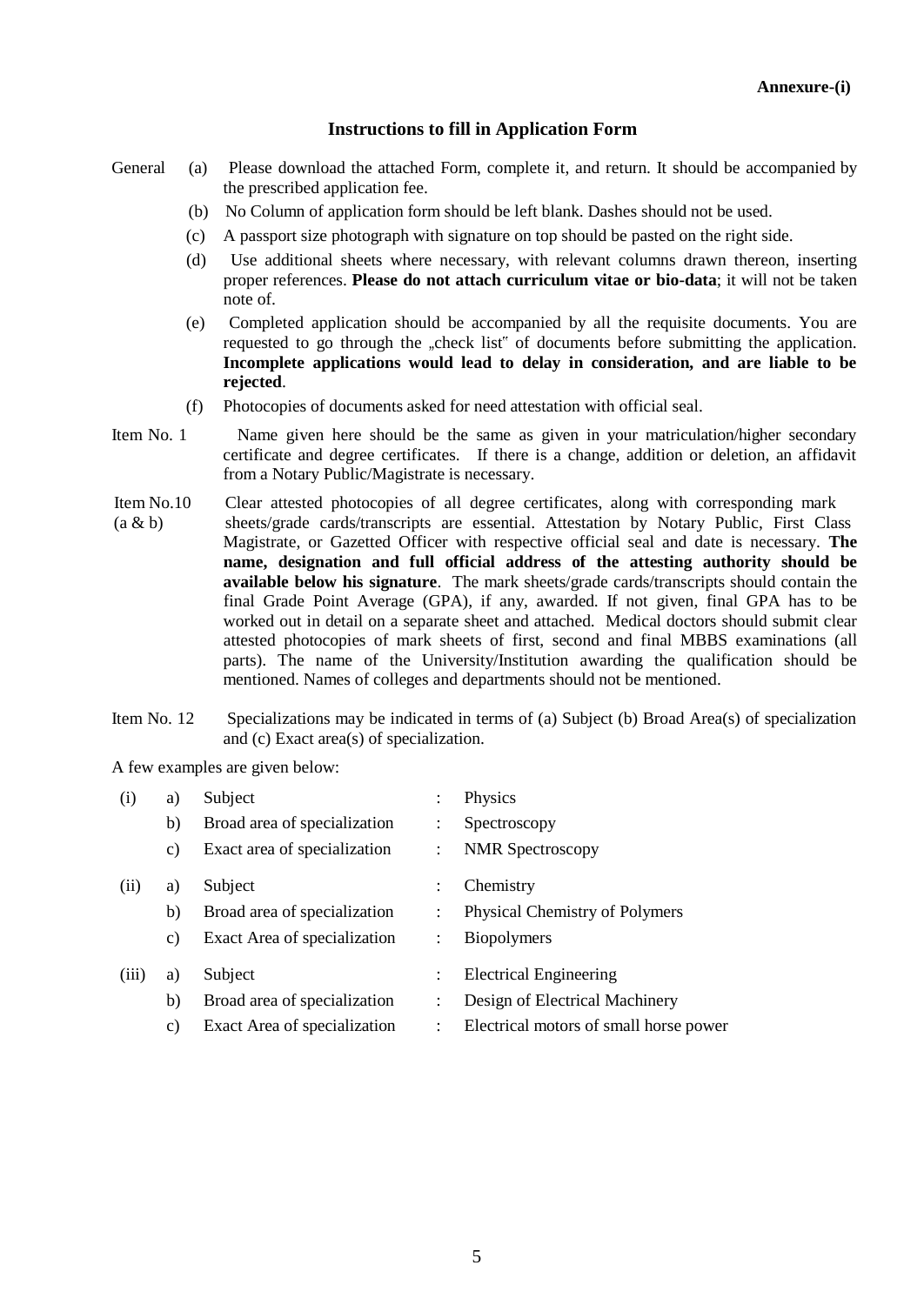Item No. 13 The numbers mentioned in the application should tally with those in the attached list of publications.

> List of research papers classified into (i) papers published with impact factor of the journal and (ii) papers accepted must be sent. Papers should have full references viz. Author(s), Title, Name of Journal, Vol. No. and page numbers and published by whom and from where. Books published should have full references viz. Author(s), Title, Publisher, Year, and place of publication.

> Reprints/Preprints/Photocopies of published and accepted papers, bearing serial numbers as given in the list, must be attached. Copies of letters of acceptance for accepted papers from the Editors should be enclosed.

Patents should have full references viz. patent holder"s name, patent number, year, country, period, and brief description of the patent.

Item No. 16(a) Dates, in terms of date, month and year, should be given. If exact date is not in memory, month and year may be given. Year alone is not sufficient. Break in chronological employment/training, if any, should be explained with corresponding dates.

> Clear attested photocopies of official certificates for employment/training in India and abroad must be sent. In addition, two testimonials from persons with whom you have worked recently must also be furnished. These should contain the designations of the positions held, exact dates of joining and leaving each position, and highlights of research achievements pertaining to each position.

*Completed form along with enclosures may be sent to the Head, DSTP, HRD Group, CSIR Complex, Library Avenue, Pusa, New Delhi – 110012 (INDIA)*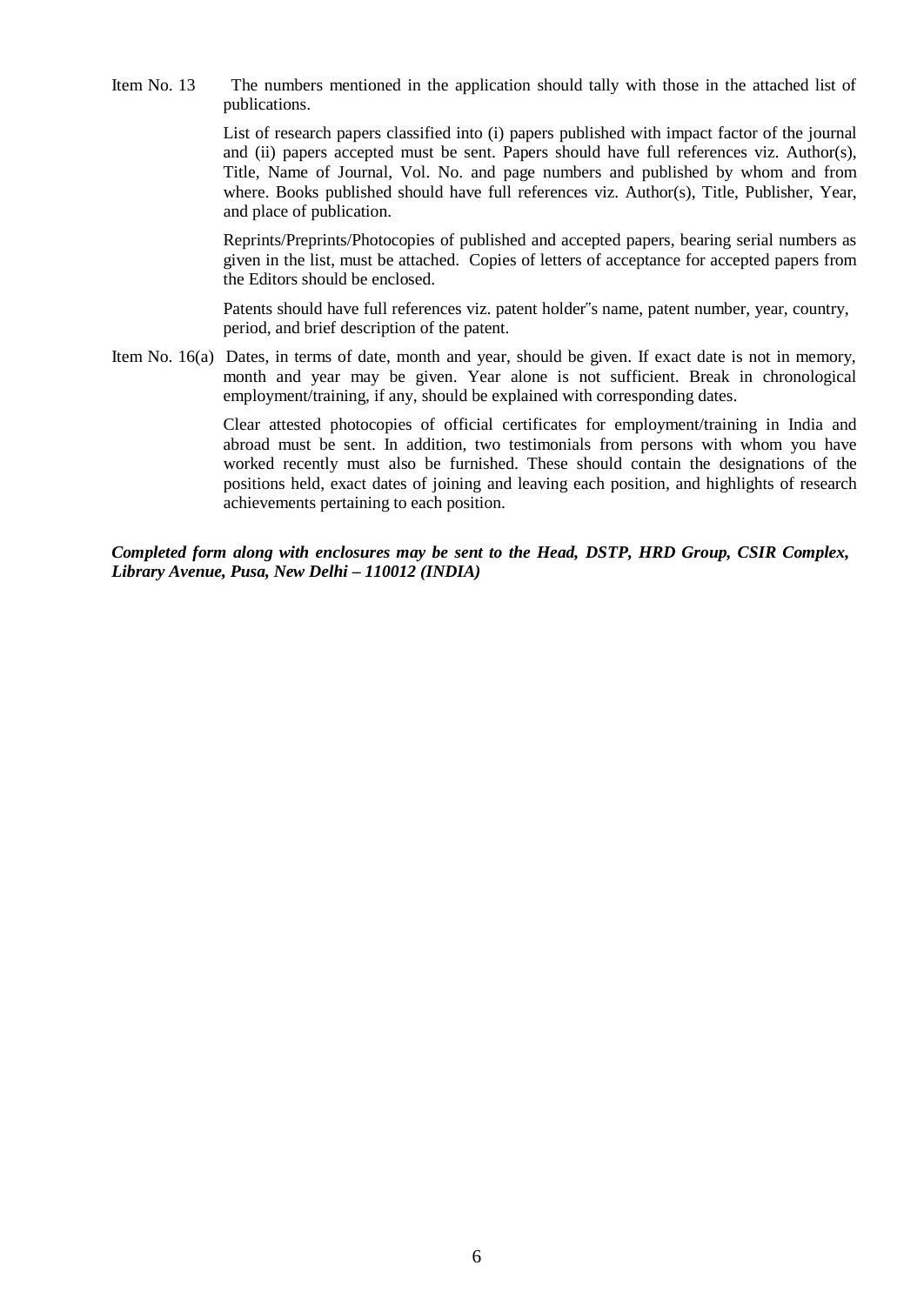**Annexure-(ii) Application Form**

**Registration No.**

# **COUNCIL OF SCIENTIFIC AND INDUSTRIAL RESEARCH Human Resource Development Group CSIR Complex, Library Avenue, Pusa, New Delhi 110 012**

# **APPLICATION FORM FOR SENIOR RESEARCH ASSOCIATESHIP**

Please use **BLOCK LETTERS** to help speedy processing

| Application Fee:                                                    |
|---------------------------------------------------------------------|
|                                                                     |
|                                                                     |
| If earlier considered/worked as SRA (Pool Officer), please indicate |

**Please affix a passport size photograph with your signature on top**

| 1. |                                                                                        |               |        |  |
|----|----------------------------------------------------------------------------------------|---------------|--------|--|
|    | <b>Last or Surname</b>                                                                 | First         | Middle |  |
| 2. |                                                                                        |               |        |  |
|    |                                                                                        |               |        |  |
|    |                                                                                        |               |        |  |
| 3. |                                                                                        |               |        |  |
|    |                                                                                        |               |        |  |
|    |                                                                                        |               |        |  |
| 4. |                                                                                        |               |        |  |
|    |                                                                                        |               |        |  |
| 5. | *Please attach attested copy of Certificate indicating date of birth.                  |               |        |  |
| 6. |                                                                                        |               |        |  |
| 7. |                                                                                        |               |        |  |
| 8. | Category, which the candidate belong to:<br><b>ST</b><br>SC( )<br>General <sup>(</sup> | $()$ OBC $()$ | PH (   |  |
| 9. | Date of arrival in foreign country: Date of actual/expected return                     |               |        |  |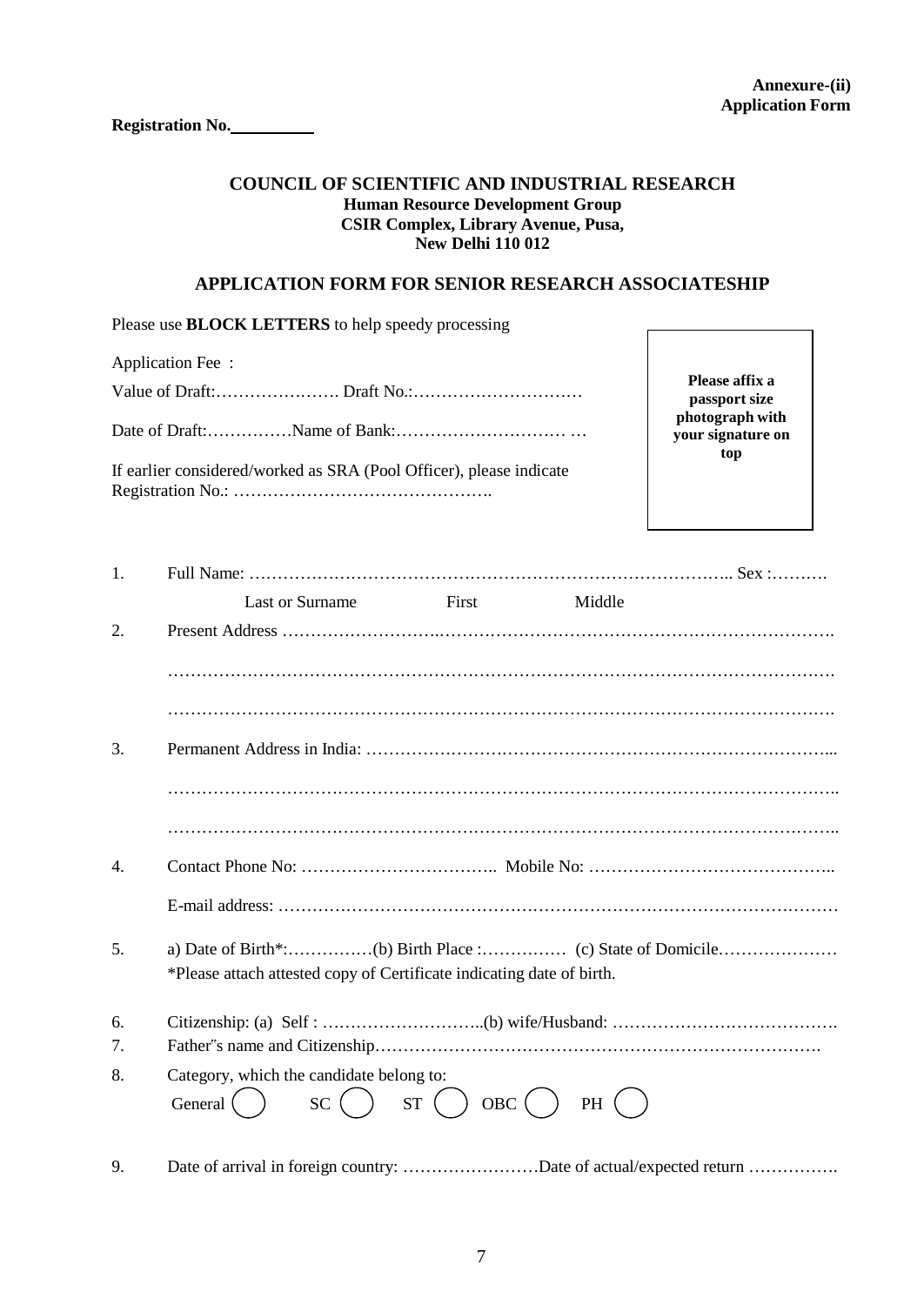10(a) Academic and Professional qualifications (from Bachelor"s degree onwards):

**(Please send copies of all degrees and diplomas along with mark sheet/grade cards, transcripts, duly attested by notary public, first class magistrate, or gazette officer with his official seal)**

| Degree/<br>Diploma | Subjects | Month &<br>year of<br>passing | Duration of<br>Course | Percentage of<br>Marks or<br>Grade* | Name of<br>Univ./Institution |
|--------------------|----------|-------------------------------|-----------------------|-------------------------------------|------------------------------|
|                    |          |                               |                       |                                     |                              |
|                    |          |                               |                       |                                     |                              |
|                    |          |                               |                       |                                     |                              |
|                    |          |                               |                       |                                     |                              |
|                    |          |                               |                       |                                     |                              |

\* **Formula to convert grades into percentage (%) may please be given**

10(b) Details of marks (percentage) obtained in MBBS:

|       | 1 <sup>st</sup> Professional | $2nd$ Professional | 3 <sup>rd</sup> Professional | Average percentage of all |
|-------|------------------------------|--------------------|------------------------------|---------------------------|
|       | Examination                  | Examination        | Examination                  | Professional              |
|       | (1)                          | (2)                | (3)                          | Examinations              |
|       |                              |                    |                              | (Column $1+2+3/3$ )       |
|       |                              |                    |                              |                           |
|       |                              |                    |                              |                           |
|       |                              |                    |                              |                           |
| 10(c) |                              |                    |                              |                           |
|       |                              |                    |                              |                           |
| 11.   |                              |                    |                              |                           |
|       |                              |                    |                              |                           |
|       |                              |                    |                              |                           |
|       |                              |                    |                              |                           |
|       |                              |                    |                              |                           |
|       |                              |                    |                              |                           |
|       |                              |                    |                              |                           |
|       |                              |                    |                              |                           |
|       |                              |                    |                              |                           |
|       |                              |                    |                              |                           |

# 12. Specializations, in terms of Broad Area of Specialisation and Exact Area of Specialisation:

| (a) Subject | (b) Broad Area of Specialization | Exact Area of Specialization |
|-------------|----------------------------------|------------------------------|
|             |                                  |                              |
|             |                                  |                              |
|             |                                  |                              |
|             |                                  |                              |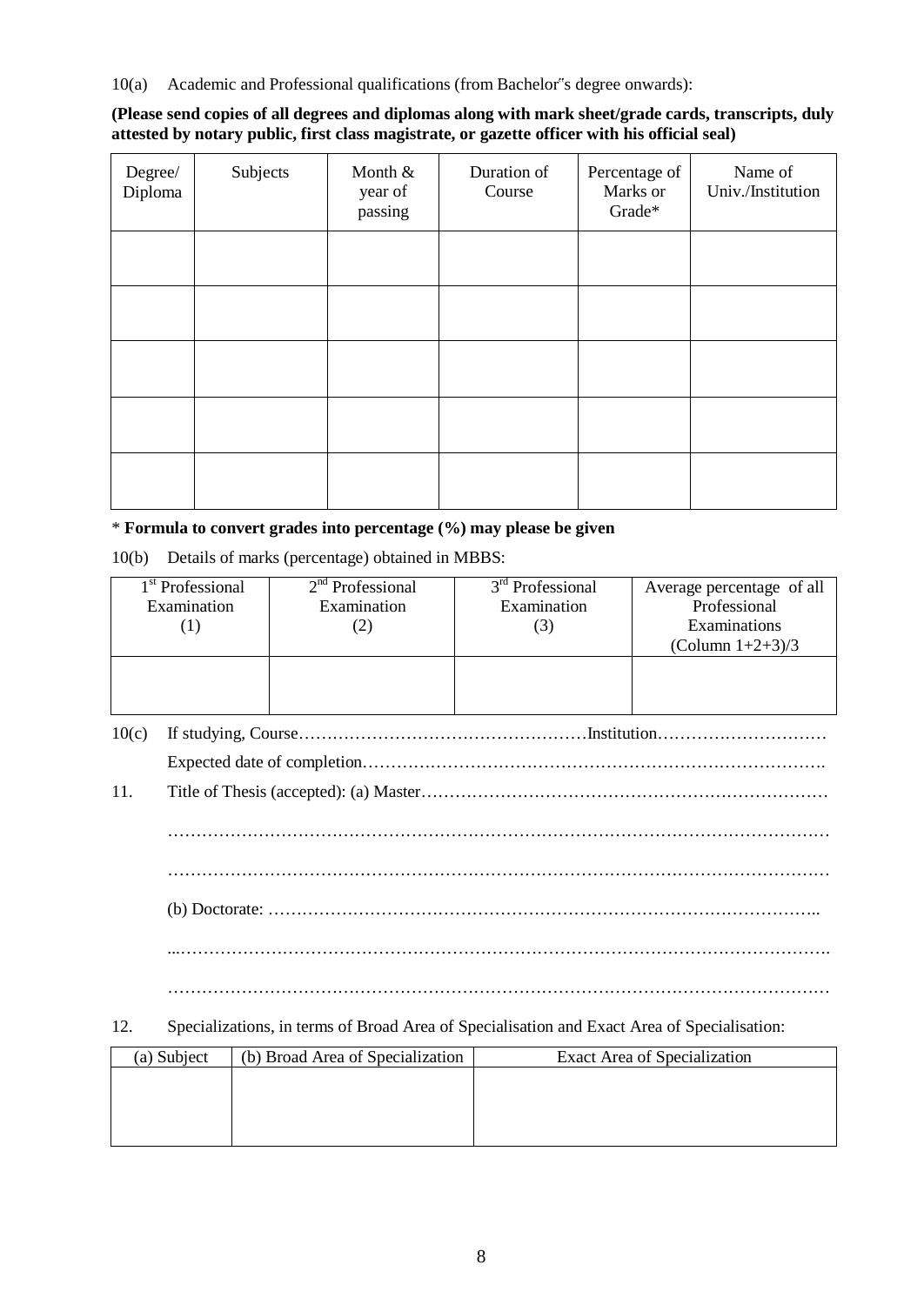- 13. Publications and Patents: **(Please attach list of publications with impact factor of the Journal and reprints or photocopies bearing serial numbers corresponding with those in the list)** (a) No. of Papers (i) Published………………………..(ii) Accepted…………………………….. (b) No. of Books published………. (c) No. of patents: (i) Filed: …………..(ii) Granted: …………
- 14. Prizes, Honours, Awards, Distinctions, if any: …………………………………………………… ………………………………………………………………………………………………………

# 15. Fellowships held (In India & abroad):

| Name of<br>fellowship | Organization | Dates<br>From<br>To | Amount | Name of Sponsoring<br>Agency |
|-----------------------|--------------|---------------------|--------|------------------------------|
|                       |              |                     |        |                              |
|                       |              |                     |        |                              |
|                       |              |                     |        |                              |
|                       |              |                     |        |                              |
|                       |              |                     |        |                              |

16. (a) Chronological record of employment (in India and abroad), if any:

(Use additional sheets, if necessary, and attach documentary proof of each experience)

| Date/Month/Year<br>To<br>From | Designation | Nature of work | Name of Organization | Salary<br>Last drawn |
|-------------------------------|-------------|----------------|----------------------|----------------------|
|                               |             |                |                      |                      |
|                               |             |                |                      |                      |
|                               |             |                |                      |                      |
|                               |             |                |                      |                      |
|                               |             |                |                      |                      |

(b) If not employed, since when? Month…………………………..Year……………………

© If employed in India before going abroad, indicate

| Are you under contract to serve in India on your return? Yes:  No: If yes, |  |  |  |  |
|----------------------------------------------------------------------------|--|--|--|--|
|                                                                            |  |  |  |  |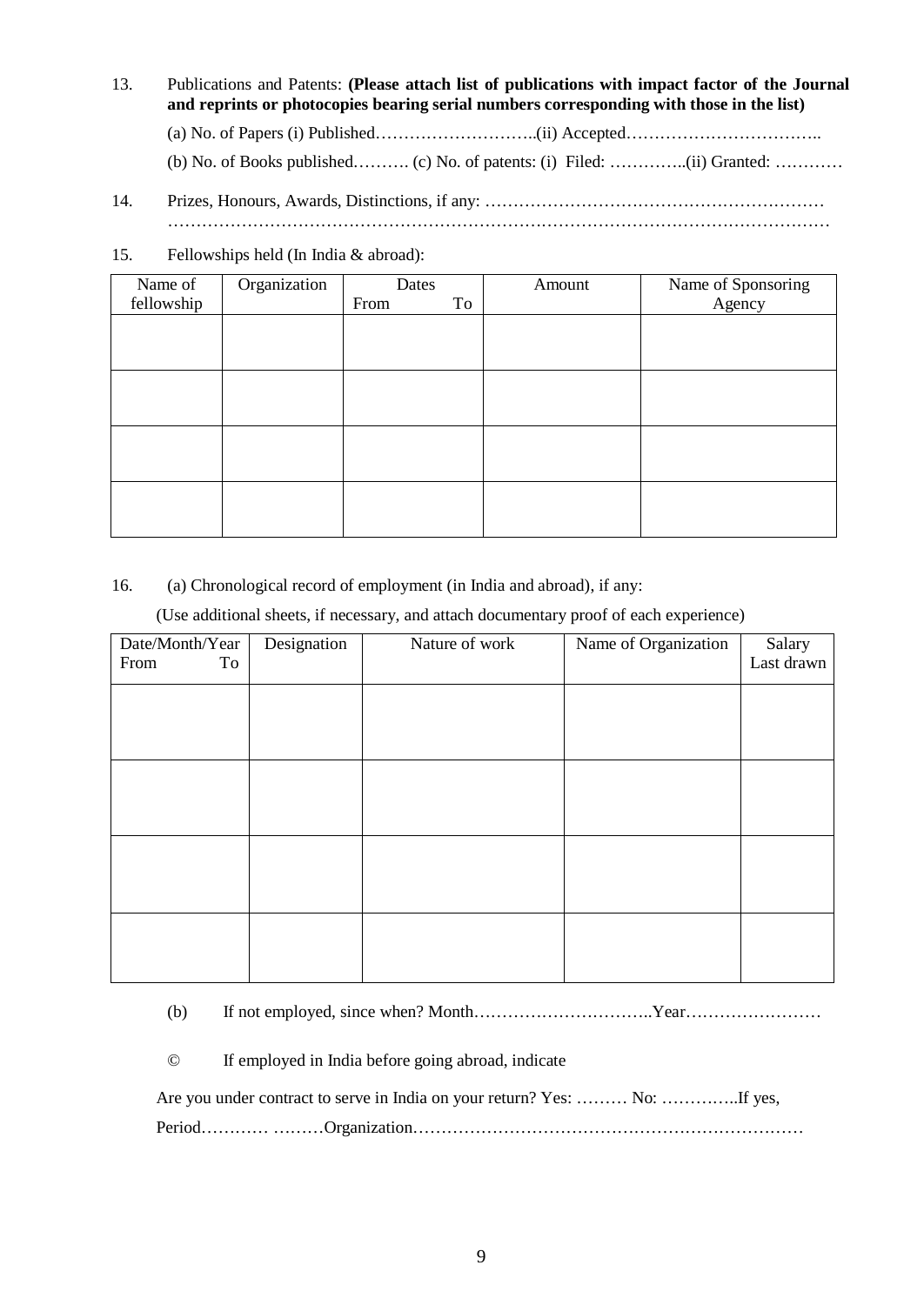# 17. Efforts made to find employment during the last 12 months

| Post applied for | Organization | Scale | Date of application | <b>Present Position</b> |
|------------------|--------------|-------|---------------------|-------------------------|
|                  |              |       |                     |                         |
|                  |              |       |                     |                         |
|                  |              |       |                     |                         |
|                  |              |       |                     |                         |

# 18. Names of Organizations with Addresses, which you have contacted for placement as Senior Research Associate (SRA)\*

- \*Note: Candidates are advised to contact Institutions/Organizations where they would like to work and should produce acceptance letter from the Head(s) of the Institution(s) at the time of Interview.
- 19. Title of Proposed Research and Development Scheme …………….………………………….

………………………………………………………………………………………………………… ……………………………………………………………………………………………………

(Describe in detail on a separate sheet the proposed Research or Development Scheme you would like to pursue, and attach it to the completed application. **The scheme should include (a) Title of Research & Development Scheme, (b) Proposed department and place of study, (c) Contact details of the key persons/guide in that department, (d) Specific objectives of the study, (e) Background knowledge and reason for this study, (f) Methodology details, study design, experimental schedule and outcome for three years, (g) Shadow pricing of the proposed study and modalities, (h) Likely scientific impact of the proposed study, (i) Institutional ethical clearance certificate and (j) Your specific function and role in the proposed study. (This is one of the important criteria for deciding candidate's selection).**

19. Testimonials from two referees who are familiar with your recent research work may be attached. They should contain highlights of your research achievements and specific dates of joining and leaving the position held. Please give the names, designations, and addresses of referees:

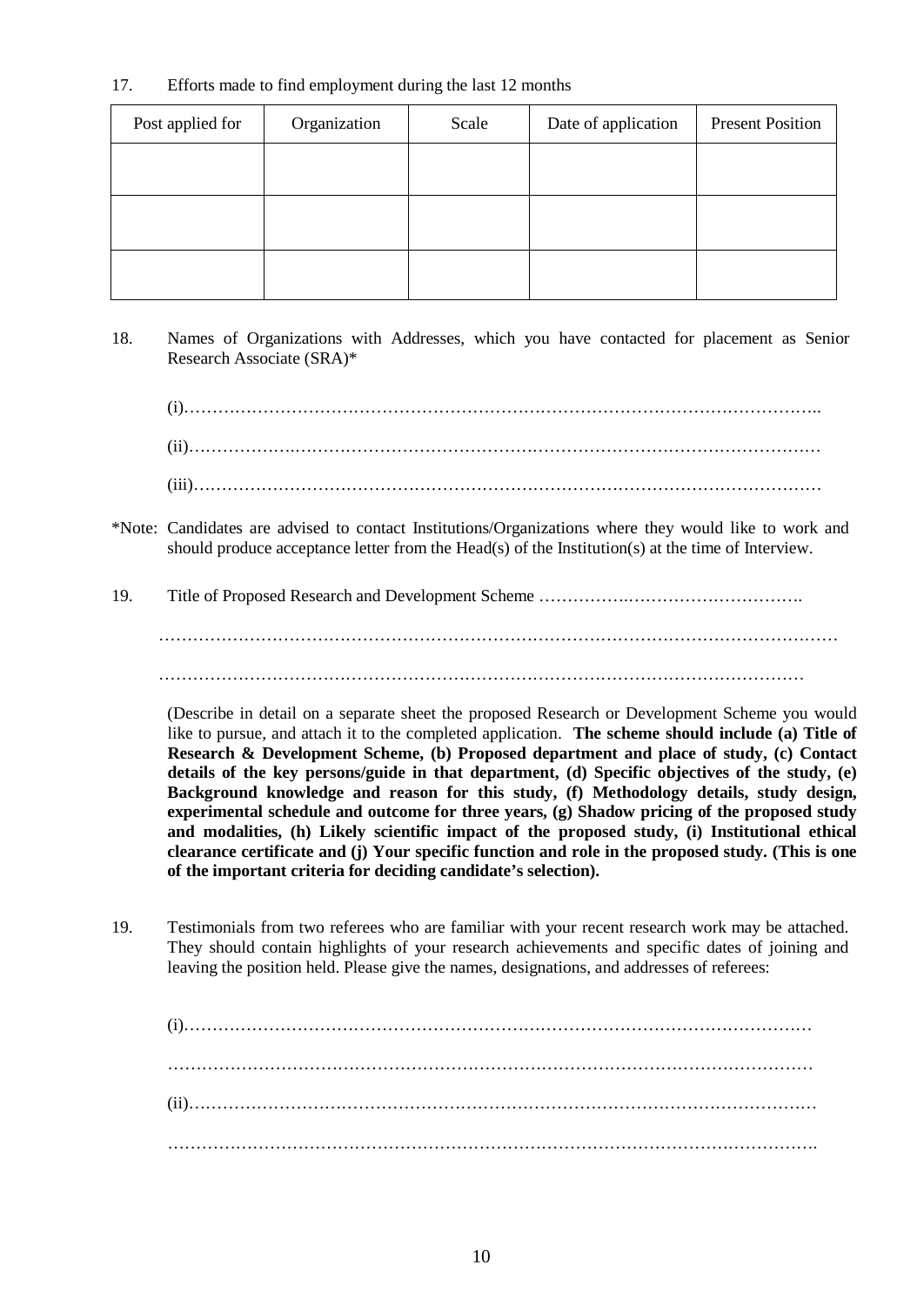| 21 | (i)  | (a) | Have you ever been arrested?                                                                                                                                                            | Yes/No |
|----|------|-----|-----------------------------------------------------------------------------------------------------------------------------------------------------------------------------------------|--------|
|    |      | (b) | Have you ever been prosecuted?                                                                                                                                                          | Yes/No |
|    |      | (c) | Have you ever been kept under detention?                                                                                                                                                | Yes/No |
|    |      | (d) | Have you ever been bound down?                                                                                                                                                          | Yes/No |
|    |      | (e) | Have you ever been fined by a court of law for any offence?                                                                                                                             | Yes/No |
|    |      | (f) | Have you ever been debarred from any examination or rusticated by<br>any University or any other educational authority/institution?                                                     | Yes/No |
|    |      | (g) | Have you ever been debarred/disqualified by any Public Service<br>Commission from appearing in any of its examinations/selections                                                       | Yes/No |
|    |      | (h) | Is any case pending against you in any court of law at the time of<br>filling up this Form?                                                                                             | Yes/No |
|    |      | (i) | Is any case pending against you in any university or any other<br>educational authority/institution at the time of filling up this Form?                                                | Yes/No |
|    | (ii) |     | If the answer to any of the above mentioned questions is "yes" give full particulars of the<br>case/arrest/detention/fine/conviction/sentence/punishment, etc, and/or the nature of the |        |

form? Note: Specific answer to each of the questions should be given by striking out "Yes" or "No" as

case pending in Court/University/educational authority, etc. at the time of filling up this

# 22. **Declaration**

the case may be

I have read the terms & conditions and I accept and agree to abide by these if the Associateship is offered to me. I certify that to the best of my knowledge and belief the particulars given in the application are correct. I understand that the decision taken on my application by CSIR will be final. (If false and suppression of factual information in the application form comes to the notice of CSIR at any time during the tenure of an Associate, the Associateship would be liable to be terminated).

Place: ……………………… Signature of the candidate

Date: …………………

*(Please send the completed form along with enclosures to the Head, DSTP, HRD Group, CSIR Complex, Library Avenue, Pusa, New Delhi-110012)*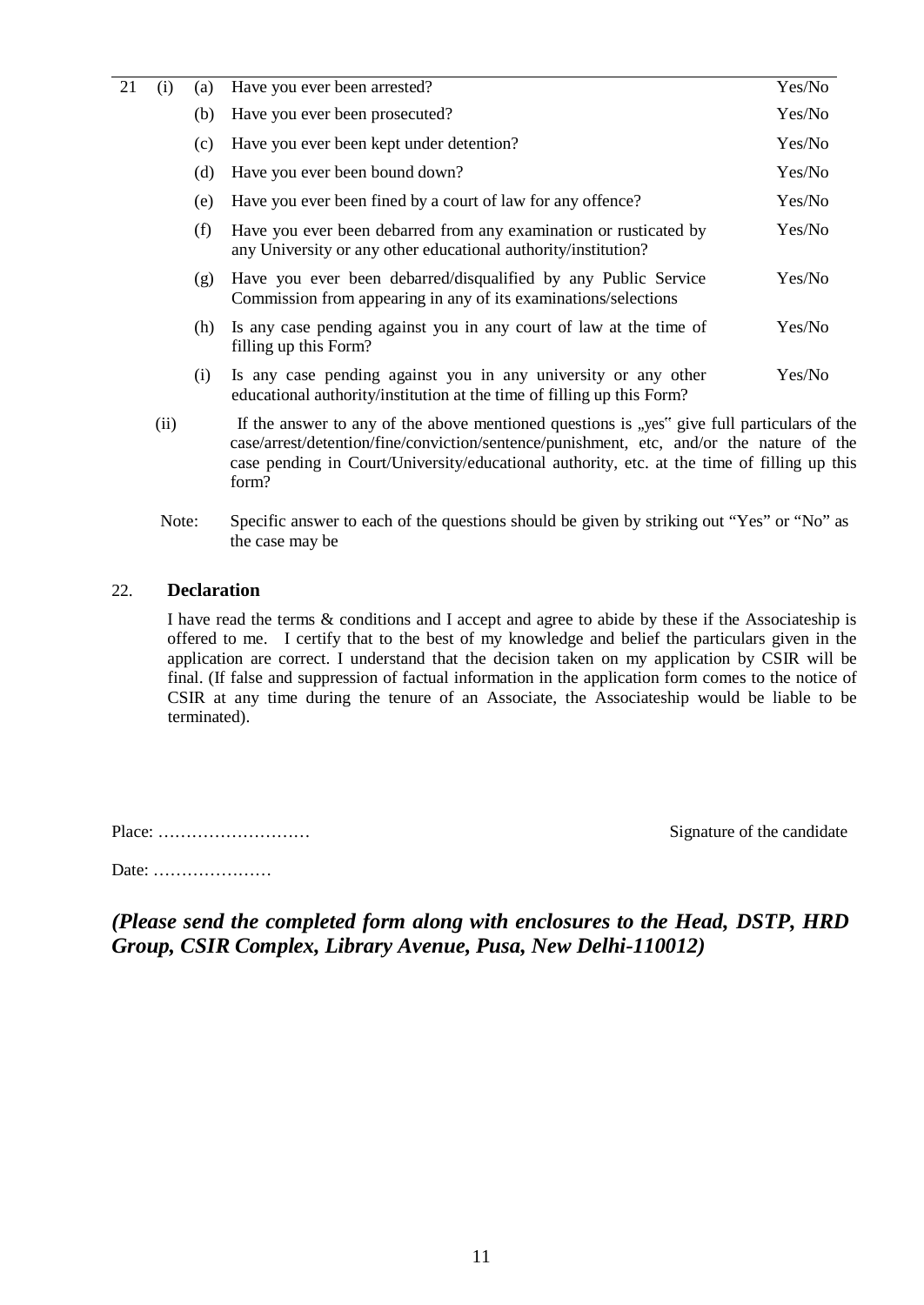# **HUMAN RESOURCE DEVELOPMENT GROUP CSIR Complex, Library Avenue, Pusa, New Delhi-110 012**

# **(SENIOR RESEARCH ASSOCIATESHIP)**

(To be filled in by registrants in foreign countries immediately on their return to India.)

| 1. |                                                      |       |        |
|----|------------------------------------------------------|-------|--------|
|    | Last                                                 | First | Middle |
| 2. |                                                      |       |        |
| 3. |                                                      |       |        |
| 4. |                                                      |       |        |
|    |                                                      |       |        |
|    |                                                      |       |        |
|    |                                                      |       |        |
| 5. | Are you currently employed? Yes/No; If yes, specify: |       |        |
|    |                                                      |       |        |
|    |                                                      |       |        |
|    |                                                      |       |        |
|    | (b)                                                  |       |        |
|    |                                                      |       |        |
|    |                                                      |       |        |

6. Please use the space below, if you wish to add anything to what you have already stated in your application form.

| Date: $\dots\dots\dots\dots\dots\dots\dots\dots\dots$ |  |  |  |  |  |  |  |  |  |  |  |  |
|-------------------------------------------------------|--|--|--|--|--|--|--|--|--|--|--|--|
| Place:                                                |  |  |  |  |  |  |  |  |  |  |  |  |

Signature of the candidate